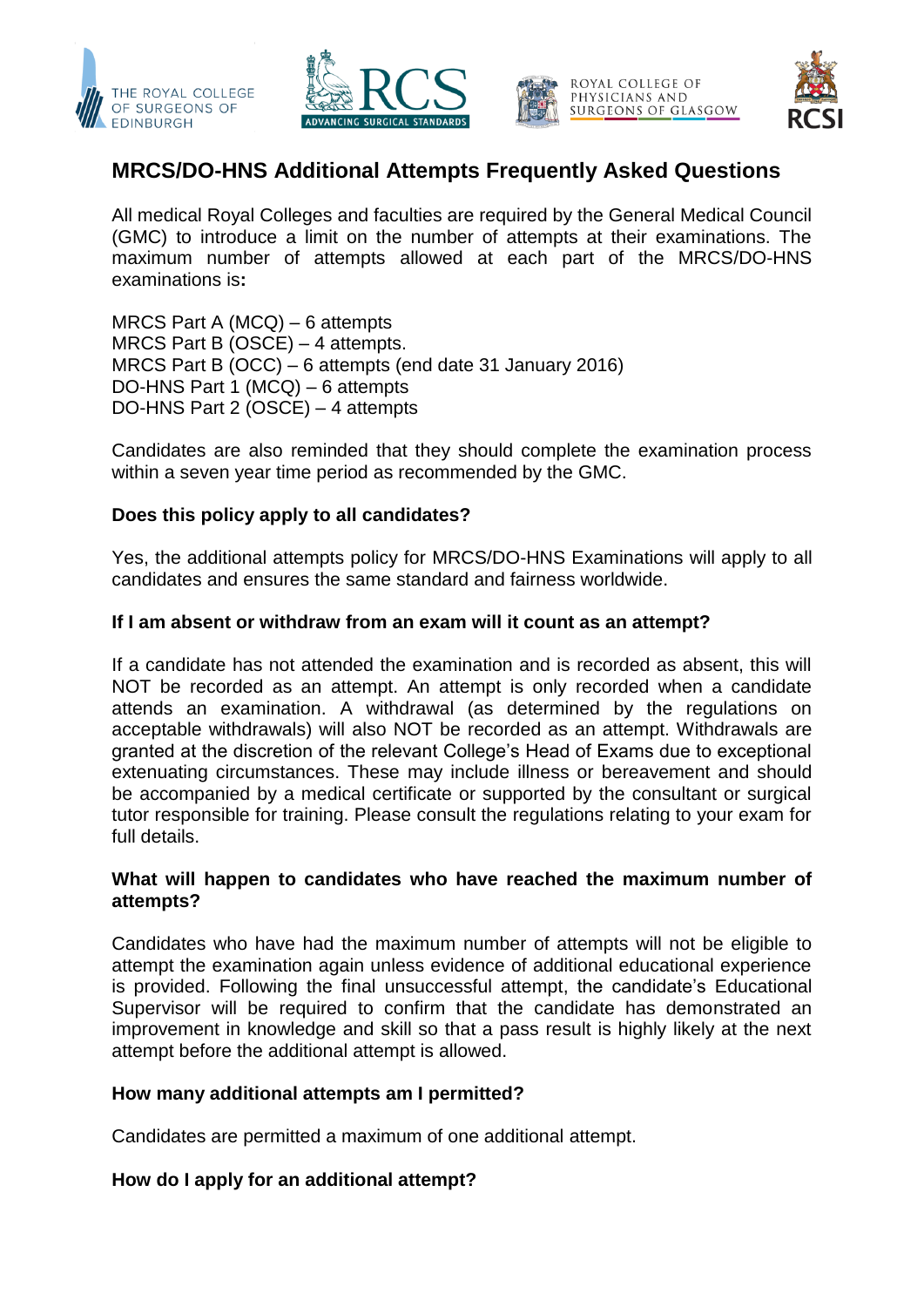Candidates applying for the additional attempt beyond the maximum number permitted at any part of the MRCS/DO-HNS examinations will be required to submit a form signed by their Educational Supervisor\* and Training Programme Director\*\* (or equivalents) confirming that sufficient educational progress has been made to merit a subsequent attempt.

The process is intended to place the responsibility on candidates to discuss their training with their Educational Supervisor, to locate areas of weakness and discuss an educational plan designed to target these weak areas.

### **What do I do once the additional attempt application form is complete?**

The completed form should be emailed by your Educational Supervisor/Training Director's email address to your chosen College of entry.

Relevant email addresses are:

The Royal College of Surgeons of Edinburgh Email: [examinations@rcsed.ac.uk](mailto:examinations@rcsed.ac.uk)

The Royal College of Surgeons of England Email: [MRCS&DOHNS@rsceng.ac.uk](mailto:MRCS&DOHNS@rsceng.ac.uk)

The Royal College of Physicians and Surgeons of Glasgow Email: [mrcsb@rcpsg.ac.uk](mailto:mrcsb@rcpsg.ac.uk)

The Royal College of Surgeons in Ireland Email: [pgexams@rcsi.ie](mailto:pgexams@rcsi.ie)

### **Is there a time limit in which to sit the additional attempt?**

Yes, there is a **one-year time limit** to use the additional attempt from the date you are notified that the additional attempt is granted.